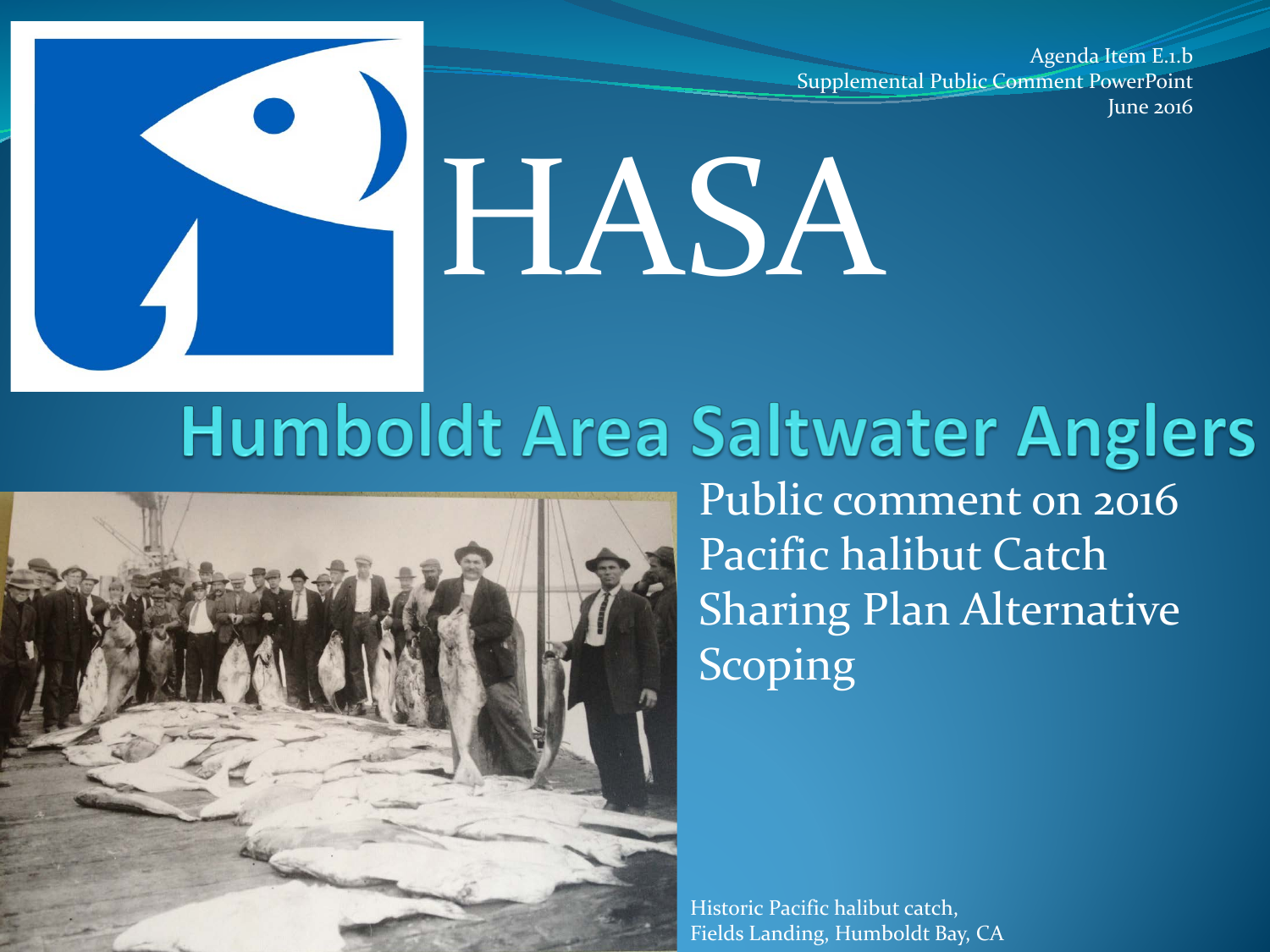# California has been actively and constructively participating in the process

- Implemented in-season harvest management
- Participating in PFMC and IPHC processes
- Collaborative science with Humboldt State University
- Economic studies
- Substantial public comment
- Contributions to Area 2A exploitable biomass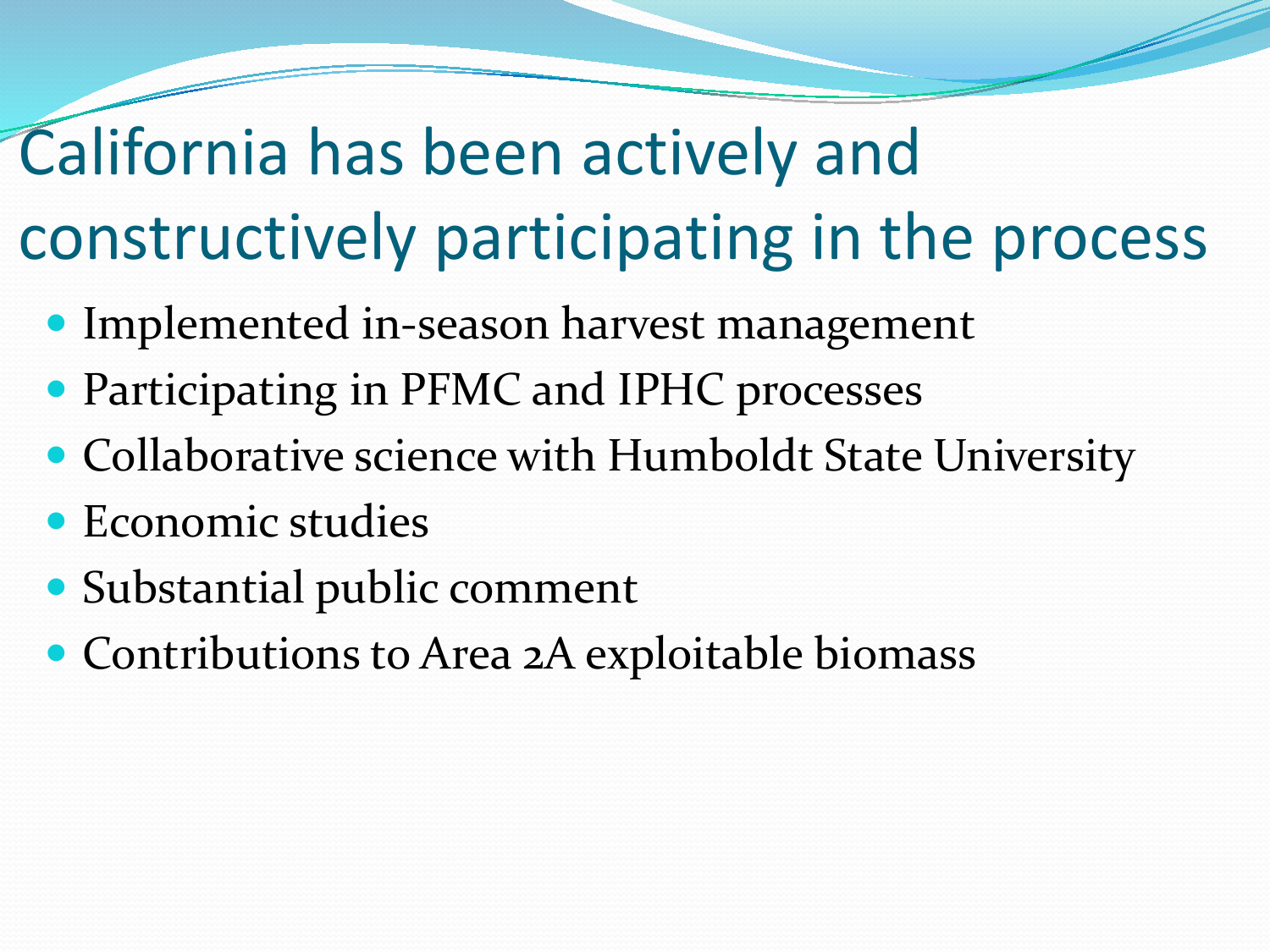#### **IPHC expansion of exploitable biomass in 2016**

#### **Effect on apportionment**

**BLUEBOOK PAGE 162** 

| <b>Data</b>                                  | 2A   | 2B                                | 2C    | 3A                         | 3B    | 4A   | 4B   | 4CDE  |
|----------------------------------------------|------|-----------------------------------|-------|----------------------------|-------|------|------|-------|
| 2015 apportionment                           | 2.16 | 14.81                             | 15.05 | 33.48                      | 12.06 | 6.71 | 3.79 | 11.95 |
| 2016 without new setline data<br>in 4CDE     | 2.73 |                                   |       | 15.15  15.44  30.94  11.31 |       | 6.15 | 3.77 | 14.50 |
| 2016 with new setline data in<br>4CDE        |      | 2.77 15.33 15.62 31.25 11.43      |       |                            |       | 6.22 | 3.81 | 13.57 |
| 2A<br>4CDE<br>and<br>with<br>2016<br>updates |      | 2.85 15.32 15.61 31.22 11.42 6.21 |       |                            |       |      | 3.81 | 13.56 |

Effect on apportionment of the 2015 eastern Bering Sea setline survey data and revised calibration, and of the Area 2A area expansion. Apportionment values are estimated % of coastwide O32 biomass.



2016 IPHC Annual Meeting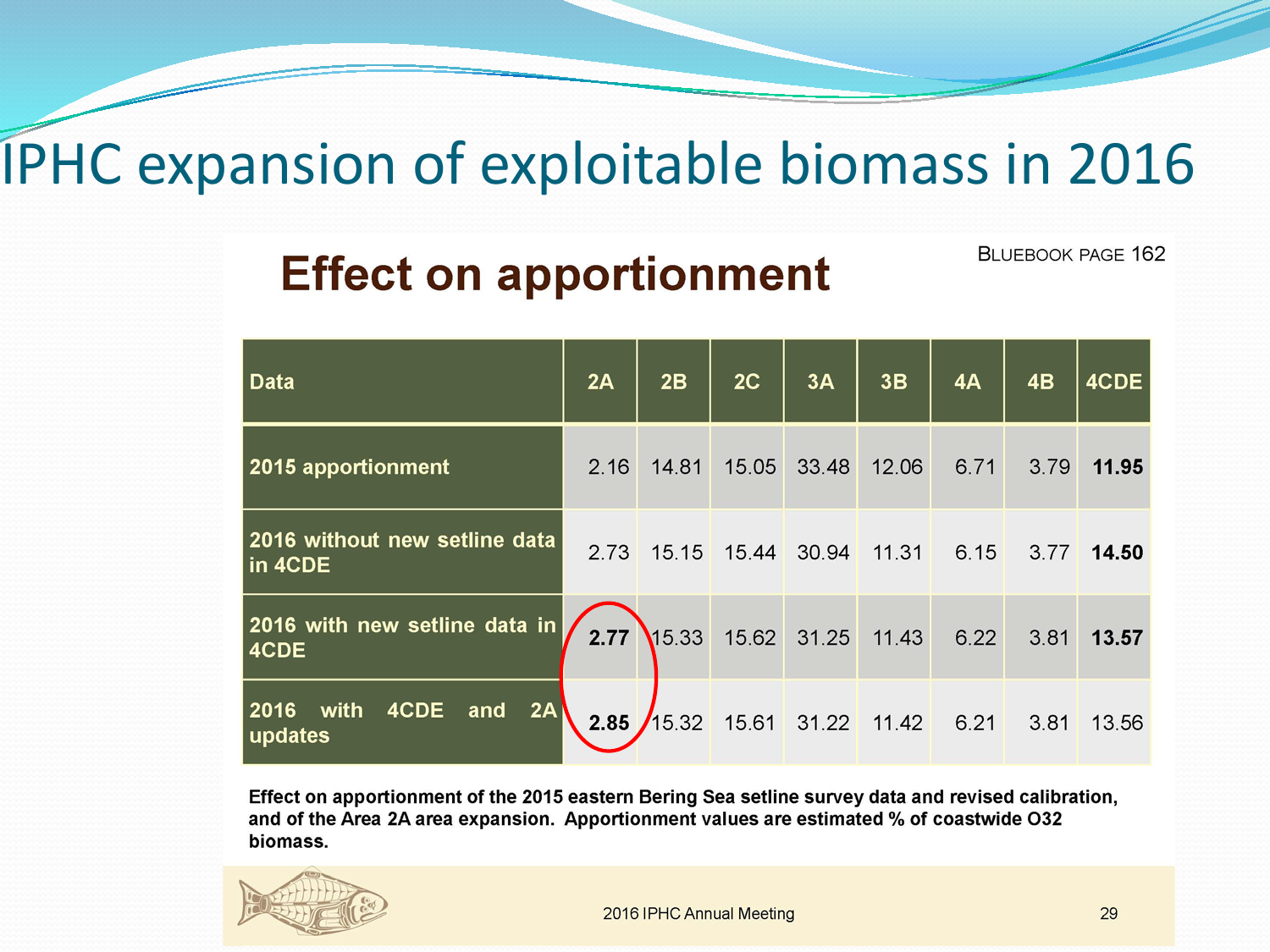# Distribution of additional 110,000 lb (17%) of non-tribal 2A Allocation from IPHC

|                              | 2013    | 2014    | 2015     | 2016      | Sept 2015 GAP |
|------------------------------|---------|---------|----------|-----------|---------------|
| 2A Allocation                | 990,000 | 960,000 | 970,000  | 1,140,000 | 1,140,000     |
| 2A non-tribal Allocation     | 643,500 | 624,000 | 630,500  | 741,000   | 741,000       |
|                              |         |         |          |           |               |
| Oregon                       | 31.7%   | 30.7%   | 29.7%    | 29.7%     | 28.7%         |
| <b>Oregon Allocation</b>     | 203,990 | 191,568 | 187,259  | 220,077   | 212,667       |
| Difference from 2014         |         |         | $-4,310$ | 28,509    | 21,099        |
| Difference from 2015         |         |         |          | 32,819    | 25,409        |
|                              |         |         |          |           |               |
| Washington                   | 33.3%   | 34.3%   | 33.3%    | 33.3%     | 0.346         |
| <b>Washington Allocation</b> | 214,286 | 214,032 | 209,957  | 246,753   | 256,386       |
| Difference from 2014         |         |         | $-4,076$ | 32,721    | 42,354        |
| Difference from 2015         |         |         |          | 36,797    | 46,430        |
|                              |         |         |          |           |               |
| California                   | 1.0%    | 1.0%    | 4.0%     | 4.0%      | 6.0%          |
| <b>California Allocation</b> | 6,435   | 6,240   | 25,220   | 29,640    | 44,460        |
| Difference from 2014         |         |         | 18,980   | 23,400    | 38,220        |
| Difference from 2015         |         |         |          | 4,420     | 19,240        |
|                              |         |         |          |           |               |
| Commercial                   | 31.7%   | 31.7%   | 30.7%    | 30.7%     | 30.7%         |
| <b>Commercial Allocation</b> | 203,990 | 197,808 | 193,564  | 227,487   | 227,487       |
| Difference from 2014         |         |         | $-4,245$ | 29,679    | 29,679        |
| Difference from 2015         |         |         |          | 33,924    | 33,924        |